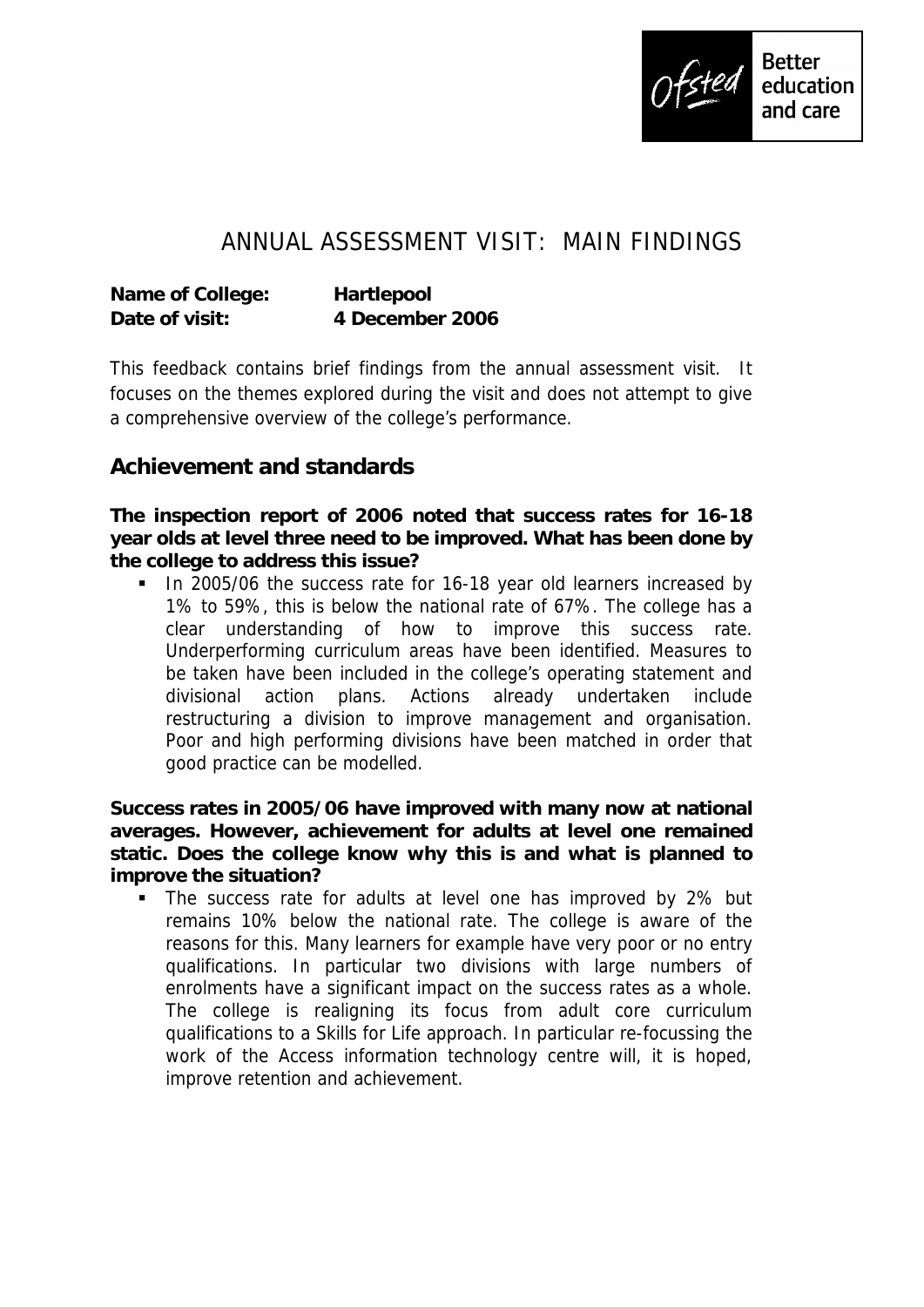

**The SAR report states that key skills success rates in 2005/06 have improved by 5%. In E business and information technology and construction achievement rates have improved to 83% and 72% respectively. How has this been achieved? Is good practice shared across the college and what is the overall achievement of key skills when the October/November data has been processed?**

 Overall success rates for keys skills have risen by 13% to 30%. This figure masks the outstanding key skills achievement in some areas such as construction that have a 91% success rate for key skills at level one. This success has been supported by the standards moderation team. The team is proactive in identifying good practice and supporting underperforming areas. For example they provide advice and guidance following moderation events and examples of assignments and portfolios. The information learning technology (ILT) team also have objectives that focus on improving key skills. For example, making materials available through the virtual learning environment (VLE) Blackboard and providing a website for the sharing of good practice.

**Minimum target grades for GCSEs were used for the first time in 2005/06. How successful have they been in raising achievement?**

 The systematic use of challenging targets for this group of learners is not yet well developed. The success rate in 2005/06 for the general certificate of secondary education (GCSE) is 63% just below the national rate. In the same period enrolments increased from 297 to 316. The use of minimum target grades in its first year of operation has had little impact on results. Minimum target grades are introduced to learners in terms two and three during tutorial time. At the time of the annual assessment visit (AAV) they have not been introduced to learners. Learners report that they feel confident about the support they receive but they are unclear about how to systematically improve their work.

**Framework success rates in work based learning at the last annual assessment visit (AAV) were improving and satisfactory. Have they improved since the last AAV?**

 Over all success rates show an improvement across the curriculum areas that deliver apprenticeships and are above national rates in business administration with an 83% success rate and plumbing with a 72% success rate in 2005/06. Work based learning (WBL) is now better embedded into curriculum areas and benefits from central coordination. Dedicated and additional assessors have been appointed and the WBL management information system is supporting better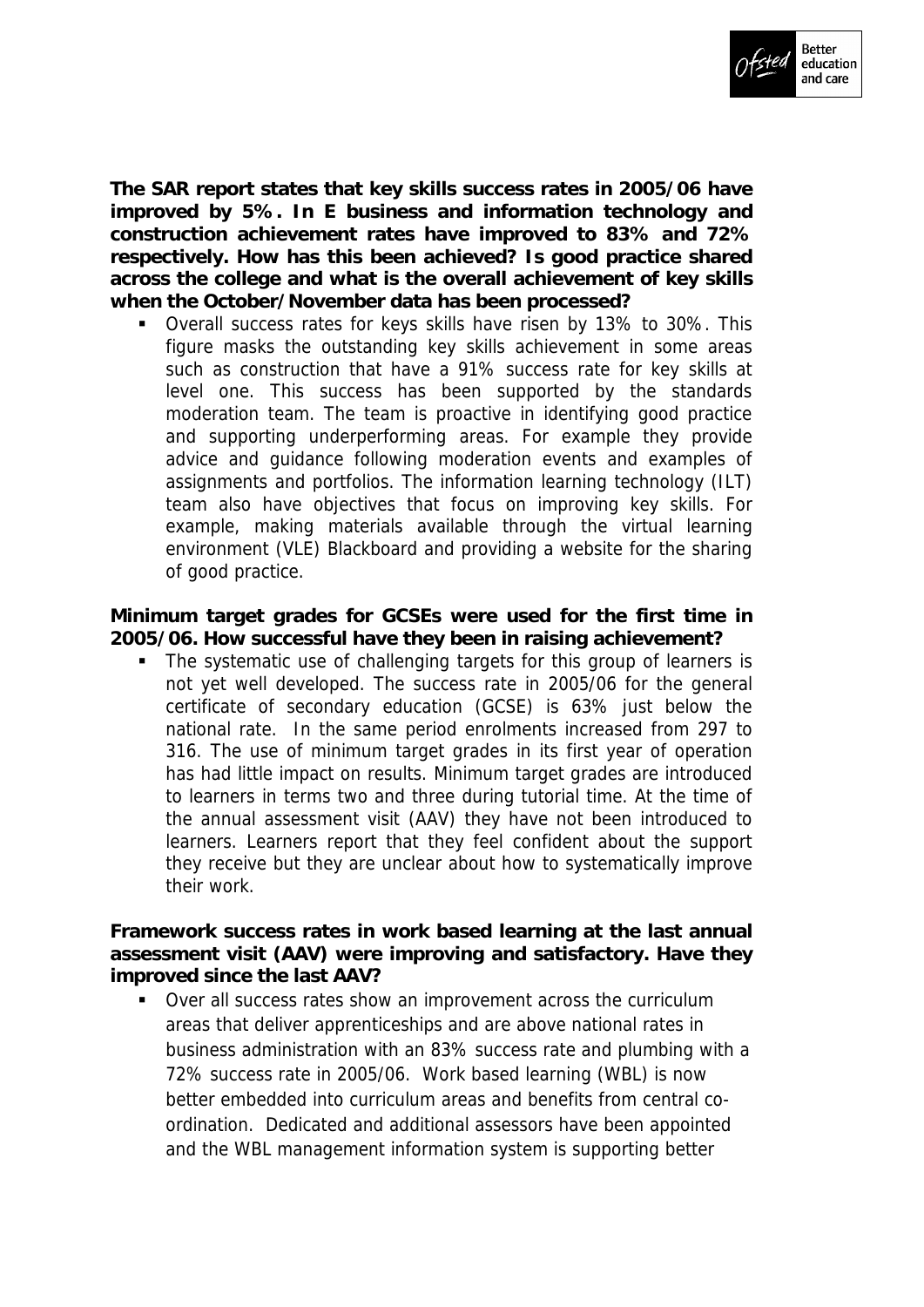

data collection of targets and achievements. However, success rates for some areas are unsatisfactory in particular early years with 0% and motor vehicle with 34% in 2005/06. The college is aware of these weaker areas and has strategies in place to improve performance.

**How is recognising and recording performance and achievement (RARPA) being developed and embedded?**

 RARPA is embedded in the majority of the college's work. Aspects of the RARPA system include initial assessment, individual development plans, smart targets, and a uniform tutorial system with a graded feedback to learners A-D for target outcomes. Part-time learners are now being included in the approach and the college is piloting a 'promonitor' data base that will assist tutors in providing feedback across the existing five data bases. The college plans to implement this in September 2007.

## **Quality of education and training**

**The SAR states that 5.7% (10) observations were grade inadequate and that most of these observations were of part-time staff. What is being done to improve the teaching of part-time staff?** 

Following the reduction in overall staff numbers at the start of 2006/07 the use of part-time staff has been halved. There is now better management of existing part-time staff by increasing the contact hours of more experienced staff. The teaching observation scheme in 2006/07 will give priority to part-time staff and observations will begin in December 2006. Recruitment procedures for part-time staff have been improved and appointments are now overseen and approved by a vice principal before being allocated to a curriculum division.

**A substantial amount of teaching is also graded as satisfactory. How does the college plan to improve satisfactory teaching to good or outstanding?**

• The teaching observation scheme is robust and has developed well over the last three years. There is very good analysis of data arising from the observation scheme both at college and divisional level. This enables strengths and areas for improvement to be accurately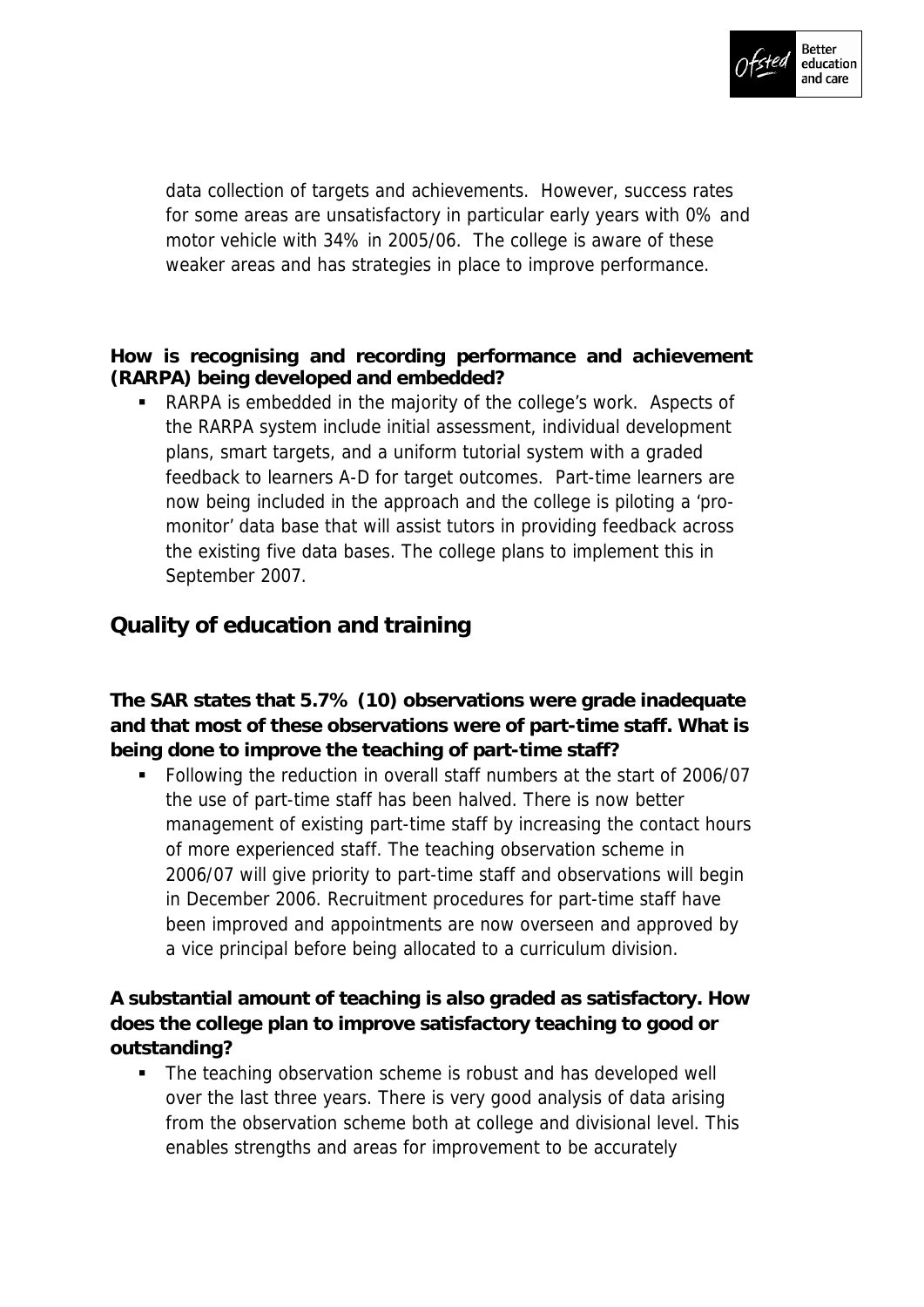

identified. The college is aspirational and has set targets for all divisions. For example one division has the target to achieve 50% of teaching at grades one and two. Targets set are proportional to the performance of divisions. All staff graded as inadequate are given an action plan and re-observed.

**The self-assessment report (SAR) reports a projected increase in the numbers of learners pursuing Skills for Life qualifications (a projected rise of 40%). Does the remodelling of the college's curriculum organisation support this development and are there sufficient numbers of qualified staff to deliver this development?**

• The college has steadily increased the numbers of staff qualified to levels three and four in literacy and numeracy. However, the college recognises that it remains an area for development. In 2006/07 17 staff are working towards level three and four qualifications in literacy and numeracy. The college has also restructured its provision for literacy, numeracy, communication and Skills for Life to allow for better use of staff expertise and resources.

**The SAR reports active involvement in the Train to Gain programme and a prioritisation of qualifications identified as priorities by the Sector Skills Councils, the Regional Skills partnership and the Learning and Skills Council (LSC). How successful has the college been in its delivery of Train to Gain and how is it developing capacity to increase quantities of work in this area?**

Train to Gain constitutes a success story for the college. In 2005/06 the European Social Fund (ESF) /Learning and Skills Council (LSC) train to gain contract achieved all its targets including an 87% success rate. The new contract is set for 188 learners or £250k across five curriculum areas. Progression opportunities for learners are good and there are also opportunities to develop additional full cost programmes for employers. The college has been inventive in developing assessors across the range of areas. For example developing college cleaning and caretaking staff to assess national vocational qualifications (NVQ) in cleaning and support services. The LSC has recently encouraged the college to continue recruitment in priority areas. The Adult Learning Inspectorate has also identified the college as one of England's most successful WBL providers in the chief inspector's annual report.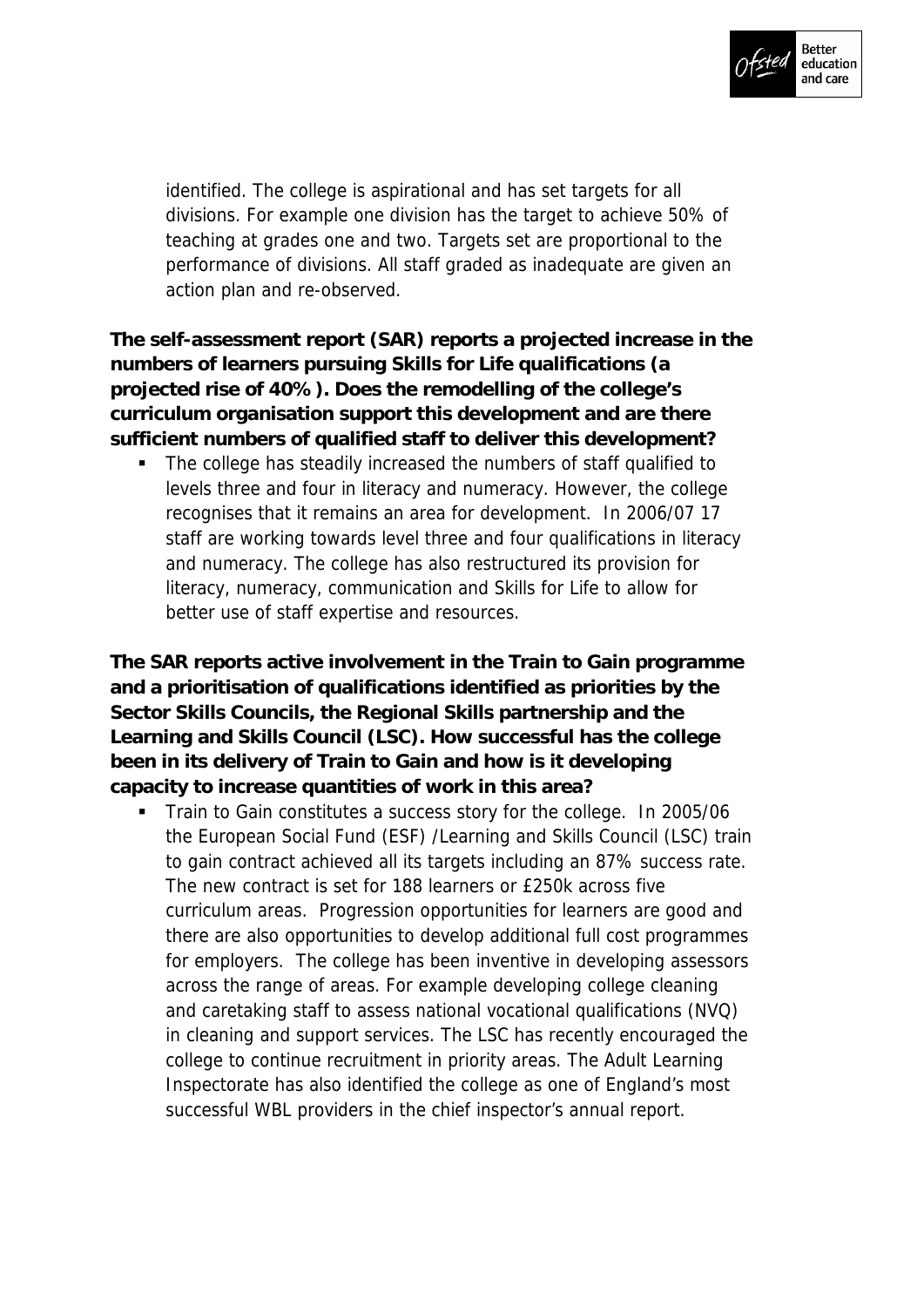

**How is the performance of learners receiving additional support monitored and measured?**

 The monitoring of the performance of learners receiving additional learning support is good. Collection and analysis of data is now sophisticated providing data that is deep and broad. Data for 2005/06 shows that learners receiving support performed better than their peers. For learners aged 16-18 years old who declared a learning difficulty and or disability achievement rates have risen over the last three years from 84% to 87% and for 19+ learners rates have risen from 63% to 83%.

## **Leadership and management**

**At the last inspection the promotion of equality and diversity in particular responses to the Race Relations Amendment Act (RRA) were areas for improvement. Have managers taken effective action to improve this area?**

**Effective action has been taken in relation to the Race Relations** Amendment Act (RRA) and an amended and comprehensive policy is now in place. In addition senior managers benefited from working with a training consultant becoming more proactive in relation to promoting race equality and diversity. The college has also been proactive in relation to new disability legislation developing a revised policy and recently setting up a disability advisory group comprising both staff and students. Plans for the future include divisions supporting an equality and diversity champion who will have the opportunity to undertake a qualification in equality and diversity from the University of Teesside. Marketing materials are suitably diverse and challenge traditional stereo-types for example, women in construction. So far the college has been moderately successful in attracting non-traditional learners into vocational areas.

**The management of literacy and numeracy was identified as an area for improvement. What has improved since the last AAV?** 

 Management and coordination of this area have been moved to the sixth form division. As well as the head of division of the sixth form a cross college co-ordinator and another member of staff have been identified as being responsible for coordinating the strategy across the college. Strategic management of the area is overseen by a member of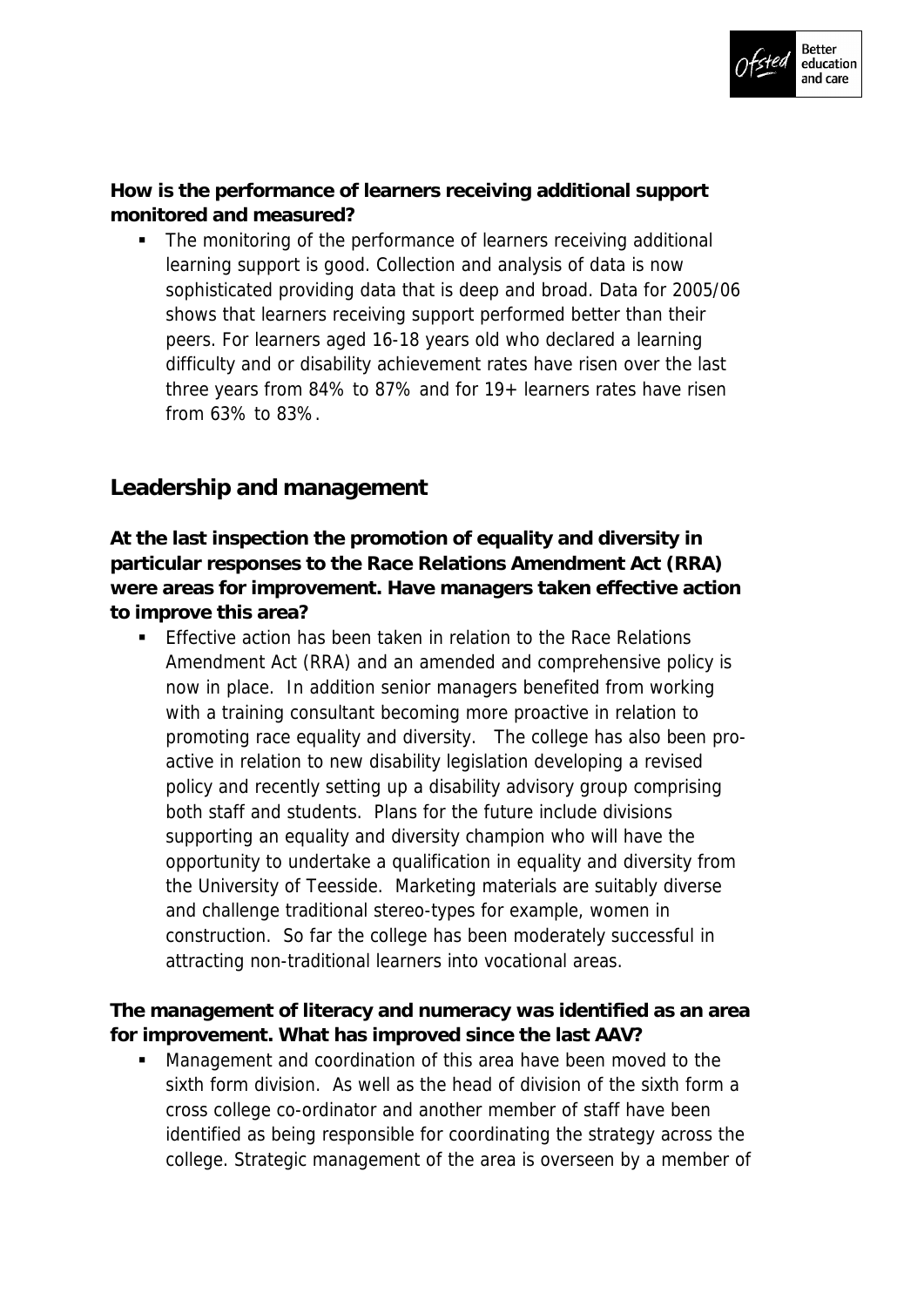

the executive team. These arrangements are in the early stages of development. Roles and responsibilities are not yet clarified. Ways of linking Skills for Life, key skills, literacy, numeracy and communication are not yet fully formed.

**Is financial management still good? Is the college still operating within its budget?**

 Sound financial stewardship has seen the college move from a deficit of £300k brought about by the withdrawal of the new deal national contract in 2004/05 to a break even budget of £20k in 2005/06. While the LSC rating has moved from category A to B, a successful approach to redundancy and restructure has successfully realigned the college. Future plans to diversify college income include: developing the Train to Gain initiative; offering full cost and bespoke programmes to employers and developing the higher education programmes. Currently these include four foundation degrees with the University of Teesside and teacher education programmes with the University of Sunderland. The college is proactive in seeking other funding including ESF and learn direct.

**Senior managers recognise in the SAR "the need for a step change" in relation to improving success rates. How are managers helping this to happen?**

 Senior managers are committed to improving success rates. The 2006/07 operating statement is now focussed on improvements in for example 14-19, 16-18, Every Child Matters, WBL, higher education and key skills. In particular the alignment of professional practice observations, appraisal, curriculum scrutiny and continuing professional development with priority curriculum needs is key to supporting improvements. All operating statements are focussed on identifying under performance and putting in place measures to address issues. The identification of key performance indicators to monitor divisional performance supports this initiative.

**Operational and /Key performance indicators.**

**Are child protection procedures in place and are all CRB checks compliant with recent guidance from the Department for Education and Skills and the LSC?**

• The college is fully compliant with the recent CRB guidance from the Department for Education and skills. All staff undergo criminal record